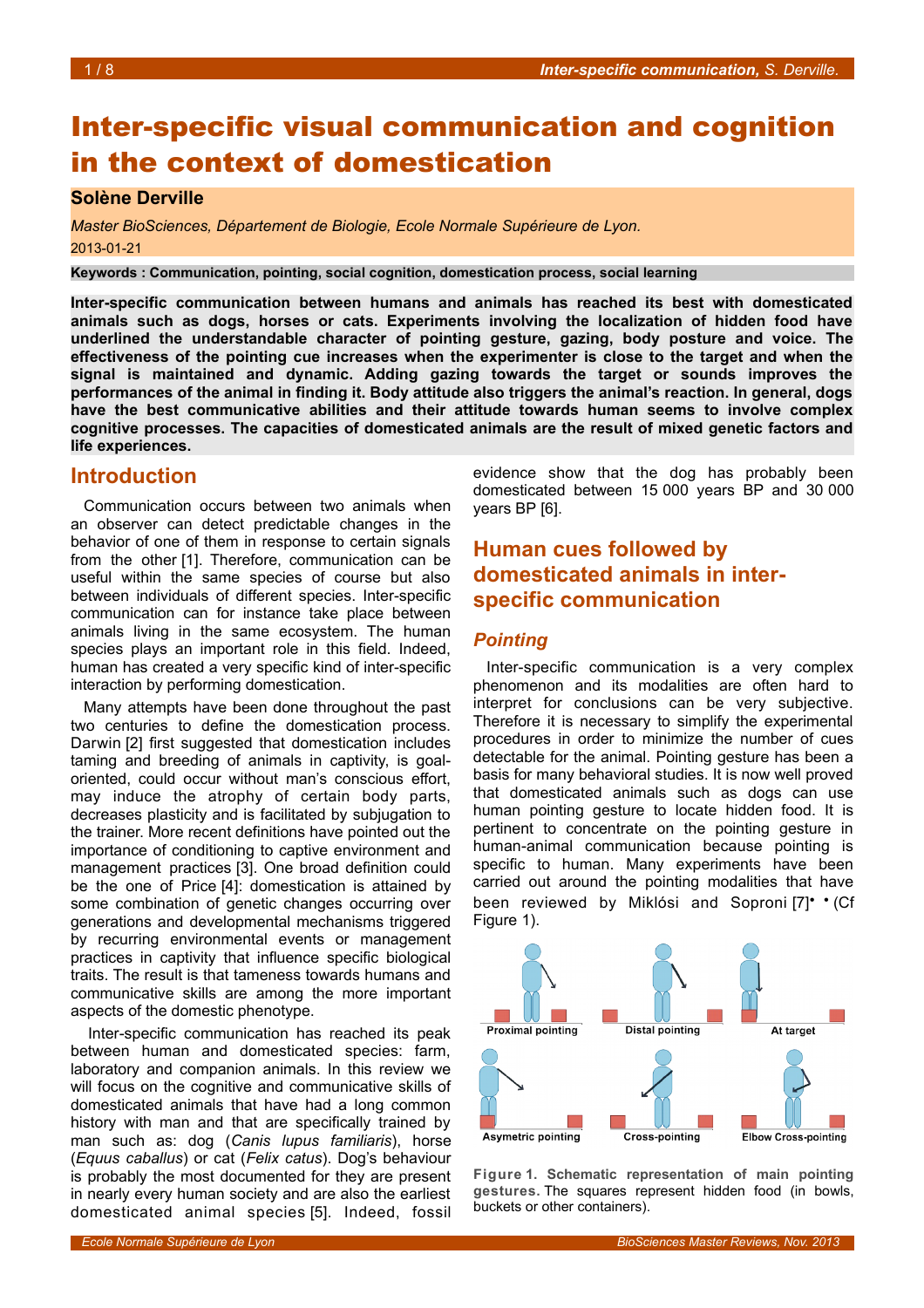The usual procedure is to show the animal two containers in one of which food is hidden. Pre-training is necessary to be sure that animals are aware of the possibility for bowls to contain food. The pointing can vary in its duration, its form (arm, leg, elbow, stick...) and the position of the human who is giving the cue. Results are summarized in Table [1.](#page-1-0) We can notice that the studies didn't always pay attention to all the parameters that are presented here and which are now taken in account in every study. Therefore, the effect of some combined cues has not been studied yet.

The interpretation of the various experiments carried out is presented in Box [1.](#page-2-0) Three main parameters are taken in account: the form of the gesture, the duration of the gesture and the distance between the experimenter and the target. We can conclude that the effectiveness of the pointing cue increases when the human is close to the target (proximal pointing), if the signal is present until the subject makes his choice and when the animal perceives a movement during the pointing (dynamic pointing).

### *Body posture*

The very well documented case of Clever Hans is interesting in understanding the importance of body

posture. This horse was reportedly able to "count and read" [8]. In fact, Oskar Pfungst [9] was among the first to show that the horse's abilities were only due to its capacity to perceive the changes in body tension of the human experimenter.

Birke *et al.* [10]• explored the effect of different types of approach style on horses. Change in flight distance (distance at which horses started to avoid an approaching human) was measured when an unknown person was approaching. Body posture (relaxed or tensed) had no effect while the effect of speed of approach was particularly significant. These results suggest that horses have an important egocentric spatial barrier (psychological boundary of which the crossing leads to some form of avoidance response).

Moreover, dogs seem to be sensitive to human attitude too [11]. Their reaction was measured in playful and non-playful situations when somebody was approaching in a conflicting or friendly manner. Dogs' responses were in accordance with the human's attitude. They developed aggressive reactions when the human partners' behavior became ambiguous in relation to the context. Therefore, dogs are sensitive to human's body attitude and can link it to the social context in which they are placed.

<span id="page-1-0"></span>**Table 1. Summary of results obtained in pointing experimentsa,b .**

|                                           |                                                                                                                   | No gazing      | <b>Gazing object</b>        |                                                                | Gazing subject Gaze alternation |
|-------------------------------------------|-------------------------------------------------------------------------------------------------------------------|----------------|-----------------------------|----------------------------------------------------------------|---------------------------------|
| <b>Static</b>                             | Proximal                                                                                                          |                |                             |                                                                |                                 |
|                                           | <b>Distal</b>                                                                                                     |                |                             |                                                                |                                 |
|                                           | Cross-pointing                                                                                                    |                |                             | Dog * [45]"                                                    |                                 |
|                                           | Asymmetric                                                                                                        |                |                             |                                                                |                                 |
|                                           | Elbow cross-pointing                                                                                              |                |                             | Dog [45]**                                                     |                                 |
|                                           | At target                                                                                                         |                |                             |                                                                |                                 |
| <b>Dynamic</b>                            | Proximal                                                                                                          |                | Dog * [24]<br>Horse * [12]* | Dog * [24][26]*<br>Cat * [26]*                                 |                                 |
|                                           | <b>Distal</b>                                                                                                     | Horse * [14]** | Dog * [43]                  | Dog * [16][26]*<br>Cat * [26]*<br>Horse * [12]*<br>Goat * [13] | Dog * [43]<br>Goat * [13]       |
|                                           | Cross-pointing                                                                                                    |                | Dog * [24]                  | Dog * [24]                                                     |                                 |
|                                           | Asymmetric                                                                                                        |                |                             |                                                                |                                 |
|                                           | Elbow cross-pointing                                                                                              |                |                             |                                                                |                                 |
|                                           | At target                                                                                                         |                |                             |                                                                | Dog * [43]                      |
| <b>Momentary</b><br>$2.5cm$ $\frac{1}{2}$ | Proximal                                                                                                          |                | Dog * [24]                  | Dog * [26]*<br>Cat * [26]*<br>Horse * [12]*                    |                                 |
|                                           | <b>Distal</b>                                                                                                     |                |                             | Dog * [26]*[45]**<br>Cat * [26]*<br>Horse [12]*                |                                 |
|                                           | Cross-pointing                                                                                                    |                |                             | Dog * [45]"                                                    |                                 |
|                                           | Asymmetric                                                                                                        | Dog * [18]     |                             | Dog * [45]"                                                    |                                 |
|                                           | Elbow cross-pointing                                                                                              |                |                             |                                                                |                                 |
|                                           | At target<br>in which all the present perspective (conjug direction and form of continua) had not been executed a |                |                             |                                                                |                                 |

a Experiments in which all the present parameters (gazing, duration and form of gesture) had not been specified are not reported in this table.

<sup>B</sup> (\*) means that subjects significantly performed above chance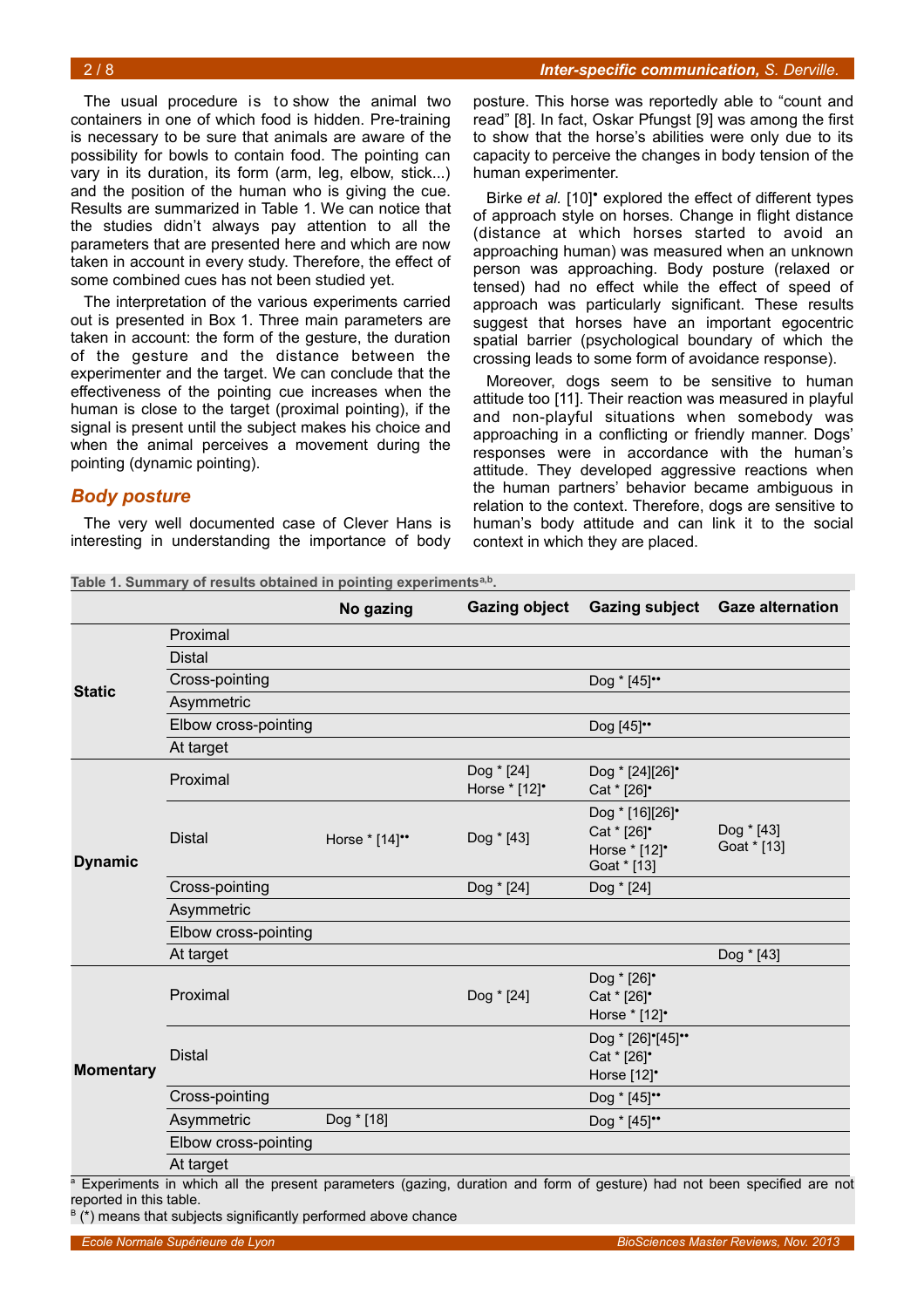## *Gazing*

Recently the effect of gazing has been studied in combination with the pointing gesture. It seems that there is a synergic effect of pointing and gazing towards the object. It has been shown in dogs [7]••, horse [12]<sup>•</sup> and goats [13]. Indeed, in the case of dogs it has been shown that gaze alternation increase the effect of the pointing gesture. Moreover, during approaching experiments, eye contact had an effect on horses' reactions [10]•. Flight distance was significantly greater when the person was looking away (p=0.045).

However, it is difficult to give a real conclusion on the effect of gazing on dogs, because they have never been tested without gazing at all. On the contrary, horses and goats have been tested with gaze only and this cue alone was not sufficient to make them perform above chance [13][14]••. Adding a body orientation cue to gazing didn't allow horses to find the bowl containing food neither [14]••.

As a conclusion, gazing is not sufficient in itself to communicate with horses and goats but it has to be tested on dogs which proved to have better communicative skills than the other two domesticated species. Pointing combined with gazing in direction of the object increases the performance of animals.

## *Voice and sounds*

It has been argued that the performance of subjects improved when cues were accompanied by audible sounds [15]. However, this conclusion has been drawn on the basis of experiments on chimpanzees. Recently, horses [14]<sup>\*\*</sup> and goats [13] have been tested with only a tapping cue to detect a container in which food was hidden. Goats performed above chance on the contrary

<span id="page-2-0"></span>**Box 1. Detailed analysis of pointing experiments**

### **Form of gesture**

Human usually points an object with the index from the contralateral hand (i.e. the closest to the object). All anciently domesticated animals (dog, cat, horse and goat) understand this kind of signal. Other types of more unfamiliar cues have been tested with dogs in order to test the plasticity and the capacity to generalize signals. **Cross-pointing** and **elbow cross-pointing** can be understood by dogs unless movement is added to the signal. This cue is probably less clear for the most characteristic feature of pointing seems to be the protrusion of the hand from the body torso [7]••. Other experiments have been conducted with dogs using **leg and knee pointing** [41]. Dogs didn't understand the latter gesture for there was no protruding body part to produce a sufficiently contrasting directional signal.

In the case of **asymmetric pointing** dogs favored the bowl indicated by the pointing gesture and not at which the human was standing [45]••. Moreover, dogs couldn't understand a **stick pointing** cue (hands hidden behind the back).These two results underline the informative sense given by dogs to the arm and the hand of their owners when giving an indication.

## **Duration of the gesture**

Pointing gestures have been classified in three main kinds of pointing owing to the duration of the gesture: static pointing, **dynamic pointing** and momentary pointing. In **momentary pointing**, the subject points in the direction of the chosen object for only 1 or 2 seconds after what the arm comes back at the side of the body before the animal is released. Globally, dogs and cats understand this kind of pointing whatever is the form of the gesture and the distance to the object [26]•[45]••. However, their performance was higher in the case of a sustained gesture. On the contrary, horses have not performed above chance when the gesture was momentary and the object at a distance over 50 cm (distal pointing) [12]•. Some researchers have argued that to be understandable, the signal should be still present when the subject modifies its behavior [44]. This, idea received support in more recent research on horse of course but also on dogs and cats [26]•. Indeed, in any case the momentary gesture demands a better memory to lead to the good choice.

In **static pointing**, the experimenter is already in position when the animal is shown to him and he stays static until the subject has made his choice. This kind of gesture has not been explored very much and the only existent data deals with dogs. Their performance is partially affected [45]••. If static pointing is combined to a complex form of pointing such as elbow cross-pointing, dogs don't perform above chance. These results suggest that the movement component of the gesture is important but plays a secondary role in dogs' responses [7]••.

### **Distance to the target**

The pointing is **proximal** when the distance between the finger and the correct object is inferior to 50 cm and **distal** if it is superior to this distance [7]••. We could hypothesize that distal pointing is harder to understand for animals because the distance makes the direction less clear. In the case of horses, Maros *et al.* [12]• tested 27 horses in choosing one of two buckets to find food using distal momentary pointing and distal dynamic pointing. Results indicated that horses were able to understand distal pointing only when the signal was not removed before the choice was made. On the other hand, dogs and cats don't seem disturbed by the distance to the target.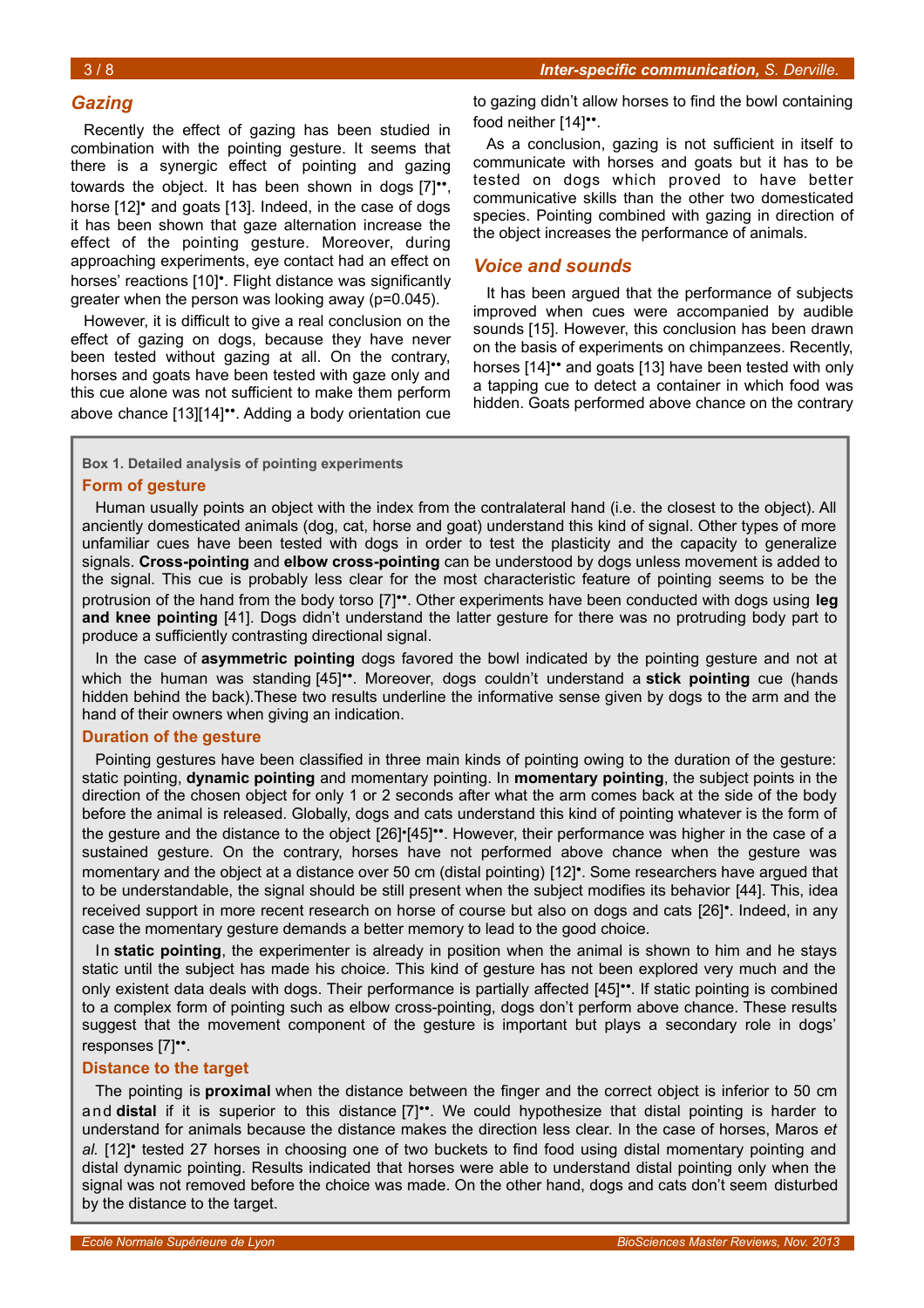to horse. It is possible that in the last case some subjects avoided the cued container deliberately. Indeed, some subjects may have interpreted the tapping on the bucket and the direct gazing towards them as a demonstration of possession. They might have perceived a competitive situation and tried to flee the confrontation. The effect of vocal enhancement in pointing experiment has not been tested on dogs but might improve their performance.

## **Cognitive mechanisms of interspecific communication**

We have seen that between the different domesticated species studied, dogs seem to have the best ability to use human-given cues in an object choice task. Horses and goats have similar capacities which are less developed than the dogs' ones. In any case, it has been argued that local stimulus enhancement, gaze following response and memory were probably playing a role in the cognitive processing of the gestural cue [7]••. Different hypothesis have been reviewed in recent studies to explain the cognitive mechanisms of inter-specific communication.

## *Low-level hypothesis*

The boosters of this hypothesis assume that subjects use simple behavioral automatisms to find the goal object of the signal in space by using observable visual cues [7]<sup>••</sup>. Animals' communicative skills could be considered as associative learning situations in which the subject drawn a link between a cue and a reward. In other terms, communication with humans would be a simple conditioning process.

It has been shown that horses were able to use pointing but didn't understand gaze alternation and body orientation cues [14]••. This could indicate that horse only use stimulus enhancement to choose the correct container which is a quite basic cognitive mechanism supporting low-level hypothesis. Moreover, in both this study and in the one of McKinley and Sambrook [16], horses initially approached the human and then turned their head towards the pointed bucket. Researchers reported that during the trial the successful horse tended to move his nose down the length of the experimenter's arm, past her hand and then onto the correct bucket". These observations suggest that horses don't fully understand the communicative nature of the given cues.

## *High-level hypothesis*

The hypothesis referred as the "high-level" model of pointing comprehension suggest that the animal perceiving the pointing gesture might attend to the mental state of the pointer and understand the communicative intention of the emitter [17]. This model requires complex cognitive skills for it implies that the subject learns about the meaning of the cues.

The highly developed social skills of dogs might be based on this "high-level model". Indeed, the fact that

they respond spontaneously to various forms of pointing and are able to generalize their responses to novel and unfamiliar forms of communication (e.g. elbow cross-pointing) suggest that they have a referential understanding of communicative cues [18]. Some researchers are wondering if dogs might possess "Theory of mind" or at least a precursor. This theory refers to the ability to impute mental state to others and to reason about the relationship between these mental states and subsequent behavior. Indeed, dogs are more inclined to rob forbidden food if the human close to him is not watching or distracted [19]<sup>•</sup>. Also, when dogs are facing an insoluble problem they look back at the experimenter, as if they were soliciting assistance [20]. Finally, dogs can use visual cues to evaluate the attention and responsiveness of a person [21]. However, these intriguing results don't always require awareness of the experimenter's mental state that is why some researchers don't believe that dog fully possess this theory [22]••.

## **Origin of communicative skills: result of the long term domestication process?**

## *Domestication: a selective process*

Domesticated species have been artificially selected throughout time for enhanced socio-cognitive abilities which allowed them to live in human social contexts. Therefore it has been shown that these species have an innate ability to perform inter-specific communication with human individuals.

For instance, dogs are the descendents of wolves [23] that have been selected by man and after thousand years of separated evolution it is clear that wolves and dogs differ in their morphology but also in their behavior. We can notice that dogs have kept the juvenile characteristics of wolves such as barking, whining and soliciting attention even as adults. Comparison between dogs and wolves has revealed that even intensive socialization with humans could not overcome natural species differences. In one experiment, dogs and wolves puppies were raised in identical conditions, closely living with humans during their first 3-4 months of life [20]. When dogs and wolves were tested under identical circumstances, young dogs performed better than young wolves to follow pointing gesture. After extensive training only one wolf was able to reach a performance comparable to that of dogs.

Moreover it has been shown that 4 months' old dogs raised with limited human contact in puppy kennels were able to understand static proximal pointing gesture [24]. It has been discovered recently that farm animals such as goats were also able to master comprehension of pointing gesture [13] even if they have had a less intimate contact with human than dogs do.

It has also been argued recently that more than a result of domestication, the communicative abilities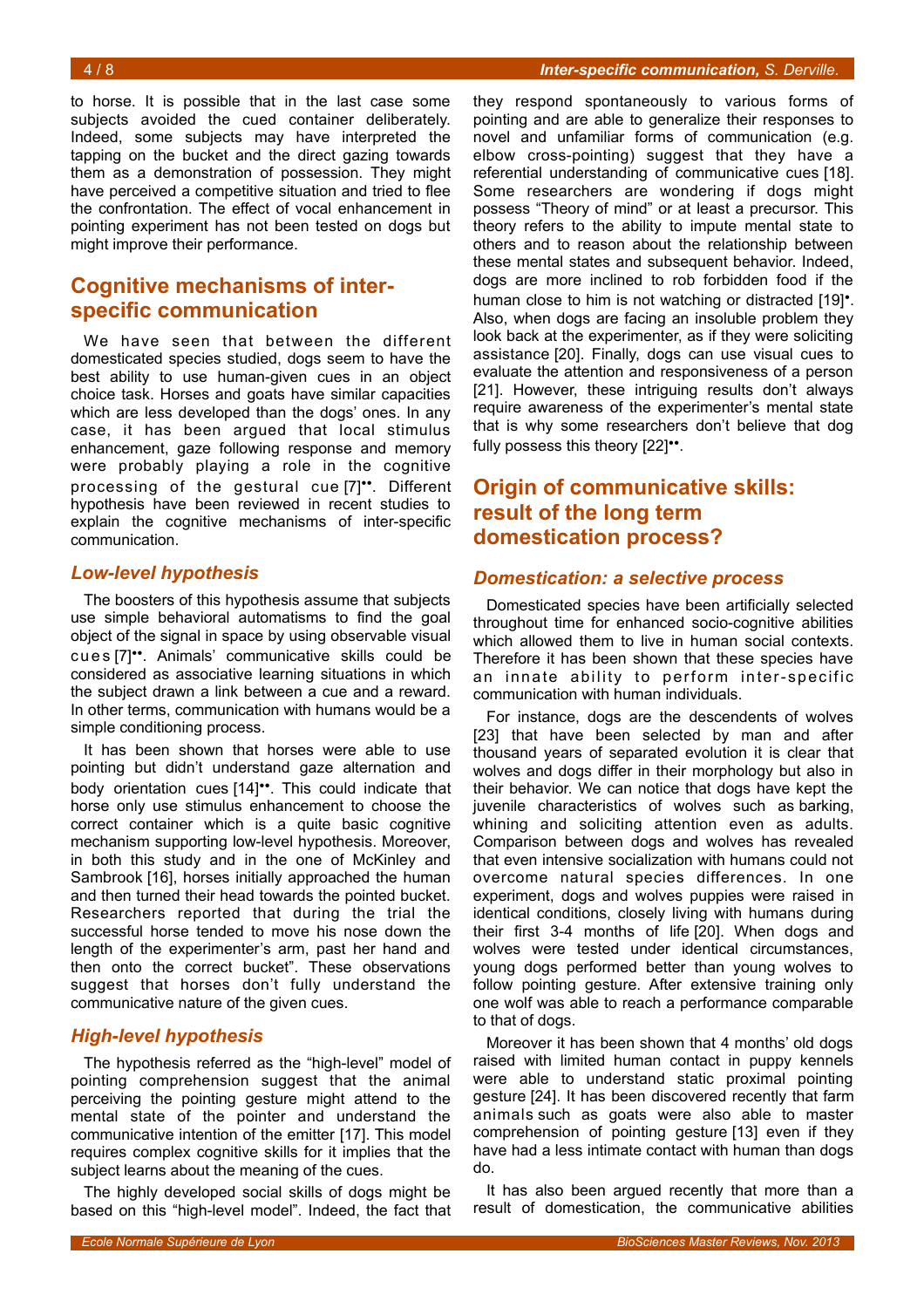### 5 / 8 *Inter-specific communication, S. Derville.*

could be one of its by-product. Animals could have been selected for fearless attitude and lack of aggressiveness whether than directly for their communicative skills. Hare *et al.* [25]• carried out an artificial selection experiment on a population of foxes which were selected over 45 years for approaching humans fearlessly and non-aggressively, and found that these foxes were just as skilful as dog puppies in using human proximal static pointing gestures.

In any case, domestication is not a unified process and the selection response probably depends on the species in question [7]<sup>\*\*</sup>. The domestication hypothesis needs further parallels with comparative experiments testing wild and domesticated species in a comparable manner (e. g. dogs versus wolves, pigs versus wild boars).

## *Morphological and cognitive changes as a result of domestication*

Comparisons between socialized wolves and dogs have shown that dogs tend to initiate eye contact with human more rapidly and for longer periods when facing a choice [7]••. This can suggest that domesticated species rely on human more than on their reasoning abilities when they have to perform certain choices. However, this behavior is less common with other species such as cats which have not been subject to the same kind of selection during the domestication process [26]•.

Szetei *et al.* [27]• have defined two kinds of cues that can be followed by dogs when looking for hidden food: social and non-social cues. Social cues are related to the behaviour of the experimenter or owner next to them. On the contrary non-social cues relate to the senses of the animal like the sense of smell. Normally, dogs use odour cues to find food hidden in one of the two presented bowls, but studies have shown that the presence of a human between the two bowls alters their performance. In the study of Prato-Previde *et al.* [28], dogs were shown to two transparent containers with different amounts of food. In control conditions they chose the one with the higher amount. But the dogs' preference for the other container increased when the owner approached it and made verbal expressions of appetite for it. However, the preference for the bowl marked by the owner was only significant when the two bowls contained the same amount of food. In another experiment [29]•, dogs were placed in a small labyrinth in which one issue leaded to food. Dogs that learned to solve the problem by following a human demonstrator kept imitating the person, even when there was a shorter route to access food. All these studies underline dogs' preference for social cues. Nevertheless it must be noted that the social background of the dogs that were tested was often unknown and could have influenced the result [30].

Nevertheless, this way of always relying on human has been interpreted as the result of a loss of reasoning capacities [27]•[31,32]. Indeed it seems that domestication has induced many morphological and

cognitive changes. In captivity, relaxed selection can be expected for behaviors that are important in nature such as predator avoidance, food finding and sheltering because they lose much of their adaptive significance. The capacity for individuals to learn rapidly the consequences of their behavior is one of the main factors that determine fitness in the wild. On the contrary, captive animals can rely on humans who become ever-present providers and who protect pets from the consequences of their mistakes.

Domesticated animals are not confronted to natural selection but to an artificial selection which relies more on esthetical and utilitarian arguments than on survival. This could induce a loss of cognitive abilities because animals are selected to perform very specific tasks and they can rely on humans the rest of the time. However, Prato-Previde *et al.* [28] found that highly trained and older dogs were less inclined to follow their owners' choice in a quantity discrimination task. This experiment shows that, with experience, dogs can learn to choose the most informative cue. They could discriminate the cues (social or not) that will induce the best outcomes in each situation.

## **Origin of communicative skills: learning during ontogeny?**

## *Social learning*

Learning allows an animal to adapt to variable environment within their life [33]. In the case of domesticated animals, we can infer that juveniles also adapt themselves to the human beings that surround them daily during their development. For instance, dogs learn to respond the human social signals in the course of their everyday life [34]. Moreover, the ability to understand pointing gesture increases with age and there is little evidence that puppies understand it under 21 weeks old [35]•. Therefore, the communicative skills are at least partly due to social learning during puppies' ontogeny.

Different types of learning have been experimented with dogs. The "positive reinforcement" takes place when behavior produces positive consequences (e.g. food) and as a consequence the positive outcome increases the likelihood that one engages in this kind of behavior in the future [36]. On the contrary, when behavior doesn't lead to appetitive consequences the probability of the latter behavior decreases. This phenomenon is called "omission". Finally, there is "an extinction" when behavior stops producing positive consequences (e.g. no food) and when the response decreases [36,37]. Experiments of frustration of dogs have shown the importance of learning in fashioning individual behavior [38]••. Gaze response of dogs was measured in three types of reinforcement schedules: positive, omission and extinction in a situation of "asking for food". The positive reinforcement phase induced a significant increase in gaze duration whereas both omission and extinction phases induced a significant decrease. The extinction also resulted in an increase in the distance from the experimenter, the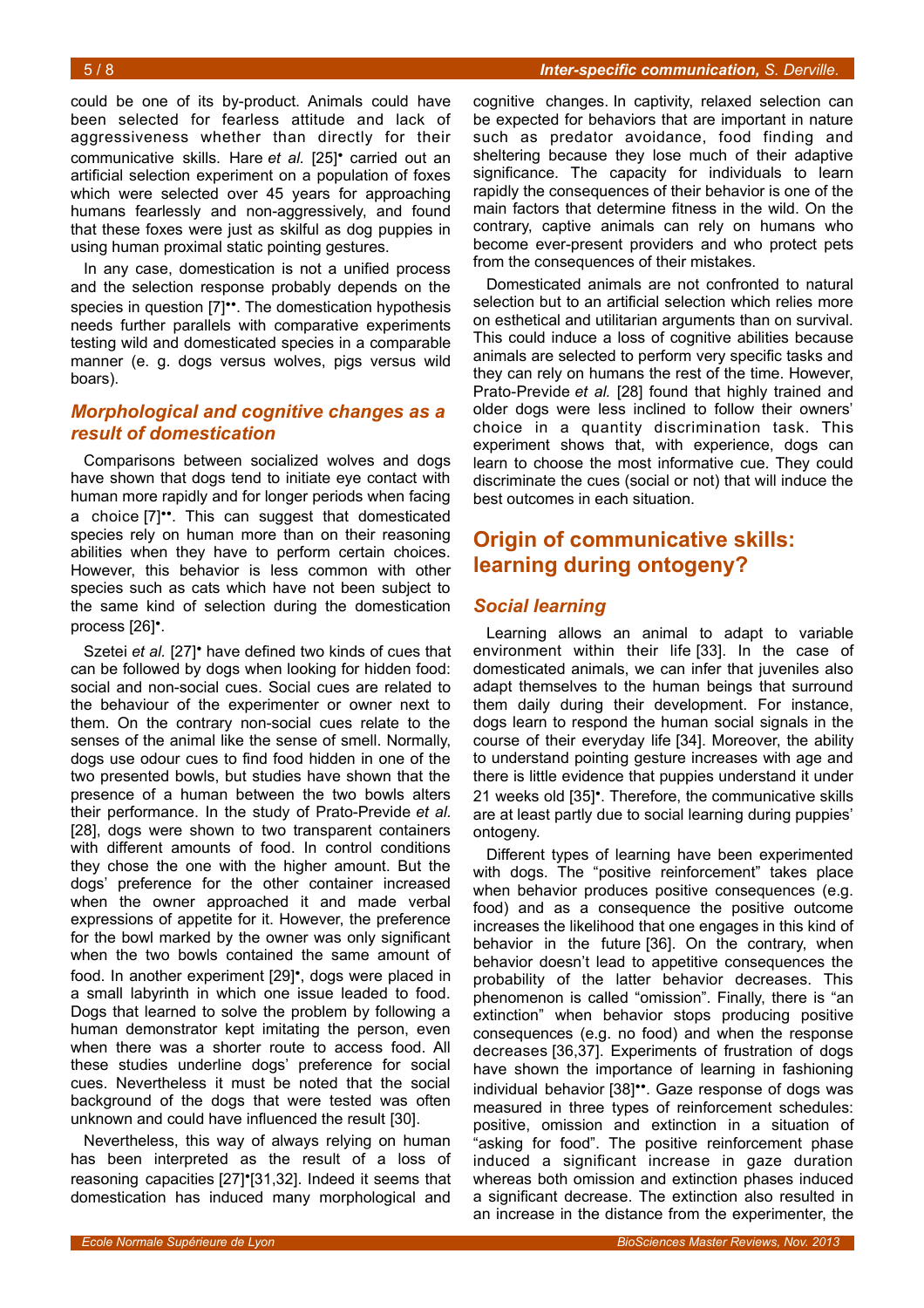back position and lying behavior.

Experiments carried out on horses have also shown the importance of learning the identity of the person approaching in the kind of response that will income. Both naive and experienced horses show the same reaction to an initial approach by an unknown individual and the flight response was initially being triggered at around 2.5 m [10]•. After 6 sessions of experiments the flight distance tended to reduce and the horse oriented more in direction of the experimenter approaching. Therefore, domesticated animals are keener on communicating with people they know whether than unknown individuals who represent a potential danger for them [10]•. This interpretation underlines the importance of the identity of an experimenter in testing the behavior of animals for the response could depend on it.

## *Comparative experiments*

Many experiments have been done lately to show the importance of ontogeny in improving the inter-specific communicative skills of animals. Virányi *et al.* [39]• compared the performance of wolves at 11 months of age after intensive training with that of naive dogs of the same age. The task consisted in following a momentary distal pointing (the distance from the top of the finger to the object was superior to 50 cm and the signal lasted less than 2 seconds). The number of correct responses, the latency and the maintenance of the gaze to the experimenter who gave the cue were similar for trained wolves and naives dogs. Therefore, wild animals raised and trained in captivity can reach the same degree of understanding than domesticated animals of the same species family. Furthermore, Udell *et al.* [40] even found that on average, socialized wolves can follow the distal pointing to the same degree as pet dogs tested indoors, and better than dogs tested outdoors and those from a shelter (i.e. with little contact with human compared to dogs raised in human homes).

We can notice that dogs are often raised within human families in the same environment than human children. Comparisons between human children and puppies showed a common effect of socialization. For instance, dogs showed similar performances as 2-year old kids in understanding capacities of leg pointing, knee pointing, distal finger pointing and elbow pointing [41]. Some studies on dog-human interaction describe it as an inter-specific parental contact [42]. This interaction referred as "motherese" or "doggerel" is probably the result of the common history of dogs and humans and explains the similarity between social capacities of young human children and puppies.

## **Conclusion**

It is difficult to draw objective interpretations out of the great variety of behavioral responses that are observable in animals. In the case of inter-specific communication, comprehension of pointing gesture has been the most reliable way of testing animals' communicative abilities. Dynamic component, duration

of the signal until the animal has made his choice, protrusion of the hand from the body torso and proximity to the target seem to be the characteristics of a universally understandable pointing for dogs, cats, horses and even goats. However, the rate of learning and the predisposition to communicate with humans are species-specific skills. Comparative studies with other species [7]••[20][39]• suggest that dogs have the best abilities to understand basic cues but also to generalize to other more unfamiliar cues such as elbow cross-pointing. On the contrary to horses, they could understand the communicative nature of the given signals and might attend to the mental state of the experimenter. These communicative abilities that are specially developed in dogs but also define all sorts of domesticated animals could be partly the result of the common life style they have experienced in captive environment. Human has probably artificially selected the ones with better behavior across time. However, improved communicative comprehension is probably the result of the combined effects of long-term domestication and social learning during animals' ontogeny.

## **Acknowledgments**

I am grateful to Morgane Ollivier for providing me helpful and constructive advices on the early version of this article. I also wish to thank the reviewers who contributed in improving this paper.

## **References**

Papers of particular interest have been highlighted as:

- of special interest
- ●● of outstanding interest
- 1. Wilson EO: *Sociobiology: The New Synthesis*. Harvard University Press; 1975.
- 2. Darwin C: *The Variation of Animals and Plants Under Domestication*. John Murray; 1868.
- 3. Ochieng'-Odero JPR: **Does adaptation occur in insect rearing systems, or is it a case of selection, acclimatization and domestication?** *Int. J. Trop. Insect Sci.* 1994, **15**:1–7. [doi: 10.1017/S1742758400016696]
- 4. Price EO: Behavioral development in animals **undergoing domestication**. *Appl. Anim. Behav. Sci.* 1999, **65**:245–271.
- 5. Clutton-Brock J: **Origins of the dog: domestication and early history**. In *The Domestic Dog: Its Evolution, Behaviour and Interactions with People.* Cambridge University Press; 1995:7–20.
- 6. Larson G, Karlsson EK, Perri A, Webster MT, Ho SYW, Peters J, Stahl PW, Piper PJ, Lingaas F, Fredholm M, et a l . : **Rethinking dog domestication by integrating genetics, archeology, and biogeography**. *Proc. Natl. Acad. Sci. U. S. A.* 2 0 1 2 , **109**:8878–8883. [doi: 10.1073/pnas.1203005109] [PMID: 22615366]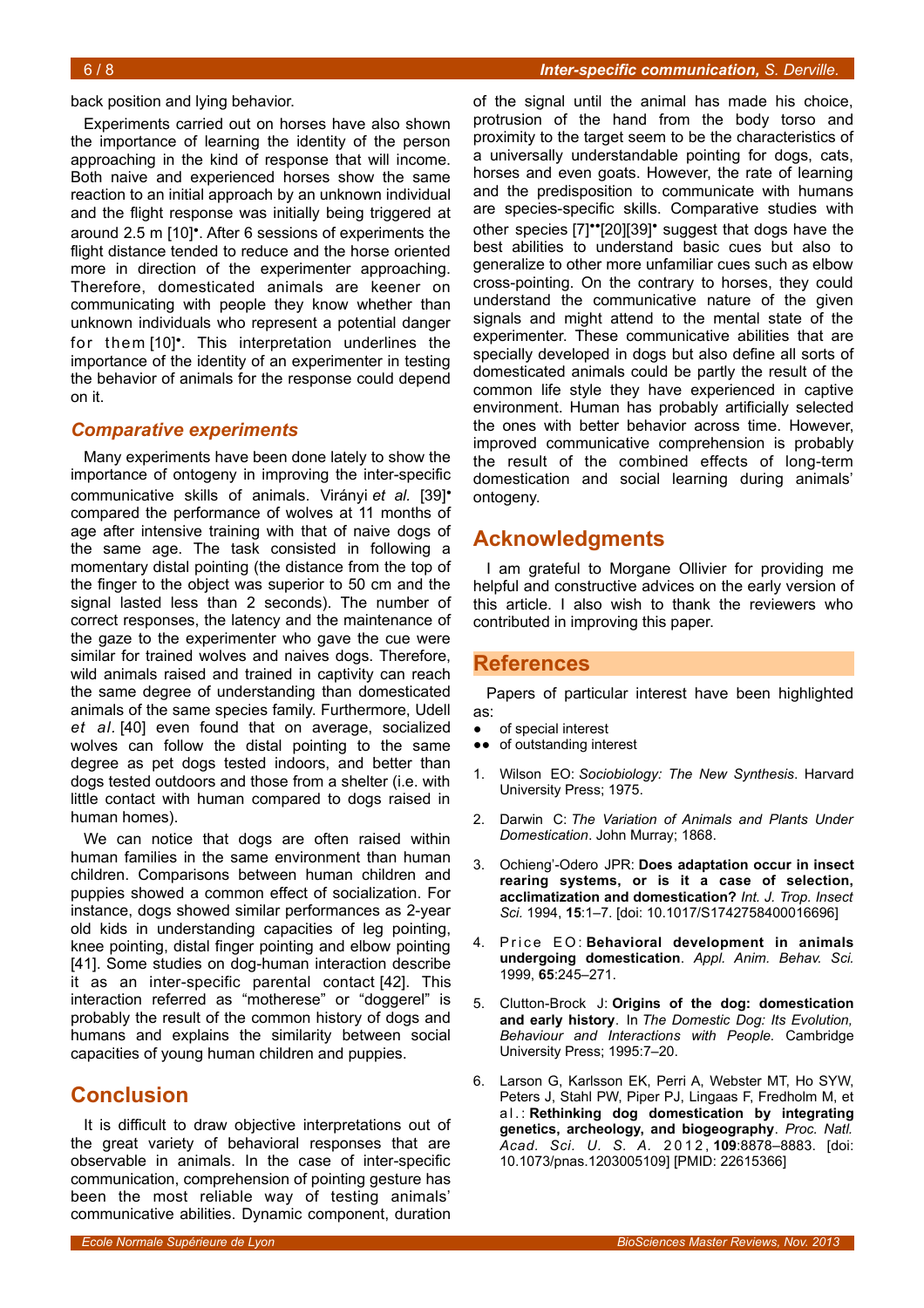#### 7 / 8 *Inter-specific communication, S. Derville.*

- 7. Miklósi A, Soproni K: **A comparative analysis of animals' understanding of the human pointing gesture**. *Anim. Cogn.* 2 0 0 6 , **9**:81–93. [doi: 10.1007/s10071-005-0008-1] [PMID: 16235075]
- The authors reviewed pointing experiments results over the past years and classified the different existing pointing gestures adding gaze information.
- 8. Candland D: *Feral children and clever animals.* Oxford University Press; 1993.
- 9. Pfungst O: *Clever Hans:(the horse of Mr. Von Osten.) a contribution to experimental animal and human psychology*. Holt, Rinehart and Winston; 1911.
- 10. Birke L, Hockenhull J, Creighton E, Pinno L, Mee J, Mills D: **Horses' responses to variation in human approach**. *Appl. Anim. Behav. Sci.* 2 0 1 1 , **134**:56–63. [doi: 10.1016/j.applanim.2011.06.002] [WOS:000295416800008]
- This study showed that surprisingly, horses are not sensitive to body posture but to gaze direction and speed of approach
- 11. Győri B, Gácsi M, Miklósi Á: **Friend or foe: Context dependent sensitivity to human behaviour in dogs**. *Appl. Anim. Behav. Sci.* 2 0 1 0 , **128**:69–77. [doi: 10.1016/j.applanim.2010.10.005]
- 12. Maros K, Gácsi M, Miklósi A: **Comprehension of human pointing gestures in horses (***Equus caballus***)**. *Anim. Cogn.* 2008, **11**:457–466. [doi: 10.1007/s10071- 008-0136-5] [PMID: 18247069]
- Extensive and reliable study on the comprehension of basic pointing signals by horse.
- 13. Kaminski J, Riedel J, Call J, Tomasello M: **Domestic goats,** *Capra hircus***, follow gaze direction and use social cues in an object choice task**. *Anim. Behav.* 2005, **69**:11–18. [doi: 10.1016/j.anbehav.2004.05.008]
- 14. Proops L, Walton M, McComb K: **The use of humangiven cues by domestic horses,** *Equus caballus***, during an object choice task**. *Anim. Behav.* 2010, **79**:1205–1209. [doi: 10.1016/j.anbehav.2010.02.015]
- •• Most recent pointing experiment carried out on horses. New cues have been added compared to old studies : tapping, marker placement, body orientation and gazing alone.
- 15. Itakura S, Agnetta B, Hare B, Tomasello M: **Chimpanzee use of human and conspecific social cues to locate hidden food**. *Dev. Sci.* 1 9 9 9 , **2**:448–456. [doi: 10.1111/1467-7687.00089]
- 16. McKinley J, Sambrook TD: **Use of human-given cues by domestic dogs (***Canis familiaris)* **and horses (***Equus caballus***)**. *Anim. Cogn.* 2000, **3**:13–22.
- 17. Povinelli DJ, Nelson KE, Boysen ST: **Inferences about guessing and knowing by chimpanzees (***Pan troglodytes***)**. *J. Comp. Psychol. Wash. DC 1983* 1990, **104**:203–210. [PMID: 2225758]
- 18. Miklósi á., Topál J, Csányi V: **Comparative social cognition: what can dogs teach us?** *Anim. Behav.*  $2 \t 0 \t 0 \t 4 \t 67:995-1004$ . [doi: 10.1016/j.anbehav.2003.10.008]
- 19. Call J, Bräuer J, Kaminski J, Tomasello M: **Domestic dogs (***Canis familiaris)* **are sensitive to the attentional state of humans**. *J. Comp. Psychol. Wash. DC 1983* 2 0 0 3 , **117**:257–263. [doi: 10.1037/0735- 7036.117.3.257] [PMID: 14498801]
- This paper brings evidence in support of "theory of mind" in dogs.
- 20. Miklósi Á, Kubinyi E, Topál J, Gácsi M, Virányi Z, Csányi V: A simple reason for a big difference: wolves do **not look back at humans, but dogs do**. *Curr. Biol.* 2003, **13**:763–766.
- 21. Virányi Z, Topál J, Gácsi M, Miklósi A, Csányi V: **Dogs respond appropriately to cues of humans' attentional focus**. *Behav. Processes* 2 0 0 4 , **66**:161–172. [doi: 10.1016/j.beproc.2004.01.012] [PMID: 15110918]
- 22. Reid PJ: **Adapting to the human world: Dogs' responsiveness to our social cues**. *Behav. Processes* 2009, **80**:325–333. [doi: 10.1016/j.beproc.2008.11.002]
- ●● Most recent review on human-dog communication proposes in highlighting point of view on the "theory of mind" in dogs and the importance of adaptive specialization of learning within the dog species.
- 23. Savolainen P, Zhang Y, Luo J, Lundeberg J, Leitner T: **Genetic evidence for an East Asian origin of domestic dogs**. *Science* 2002, **298**:1610–1613. [doi: 10.1126/science.1073906] [PMID: 12446907]
- 24. Hare B, Brown M, Williamson C, Tomasello M: **The domestication of social cognition in dogs**. *Science* 2002, **298**:1634–1636. [doi: 10.1126/science.1072702] [PMID: 12446914]
- 25. Hare B, Plyusnina I, Ignacio N, Schepina O, Stepika A, Wrangham R, Trut L: **Social cognitive evolution in captive foxes is a correlated by-product of experimental domestication**. *Curr. Biol. CB* 2005, **15**:226–230. [doi: 10.1016/j.cub.2005.01.040] [PMID: 15694305]
- Exceptional study of more than 45 years long on effects of artificial selection on foxes. Support for the "by-product of domestication" hypothesis explaining communicative abilities in domesticated species.
- 26. Miklósi A, Pongrácz P, Lakatos G, Topál J, Csányi V: **A** comparative study of the use of visual **communicative signals in interactions between dogs (***Canis familiaris***) and humans and cats (***Felis catus***) and humans**. *J. Comp. Psychol. Wash. DC 1983* 2005, **119**:179–186. [doi: 10.1037/0735-7036.119.2.179] [PMID: 15982161]
- This study shows the common capacity of dogs and cats to understand several dynamic and momentary pointing gestures.
- 27. Szetei V, Miklósi á, Topál J, Csányi V: **When dogs seem to lose their nose: an investigation on the use of visual and olfactory cues in communicative context between dog and owner**. *Appl. Anim. Behav. Sci.* 2003, **83**:141–152. [doi: 10.1016/S0168-1591(03)00114-X]
- Demonstration of the saliency of social cues compared to senses.
- 28. Prato-Previde E, Marshall-Pescini S, Valsecchi P: **Is your choice my choice? The owners' effect on pet dogs' (***Canis lupus familiaris***) performance in a food choice task**. *Anim. Cogn.* 2008, **11**:167–174. [doi: 10.1007/s10071-007-0102-7] [PMID: 17641921]